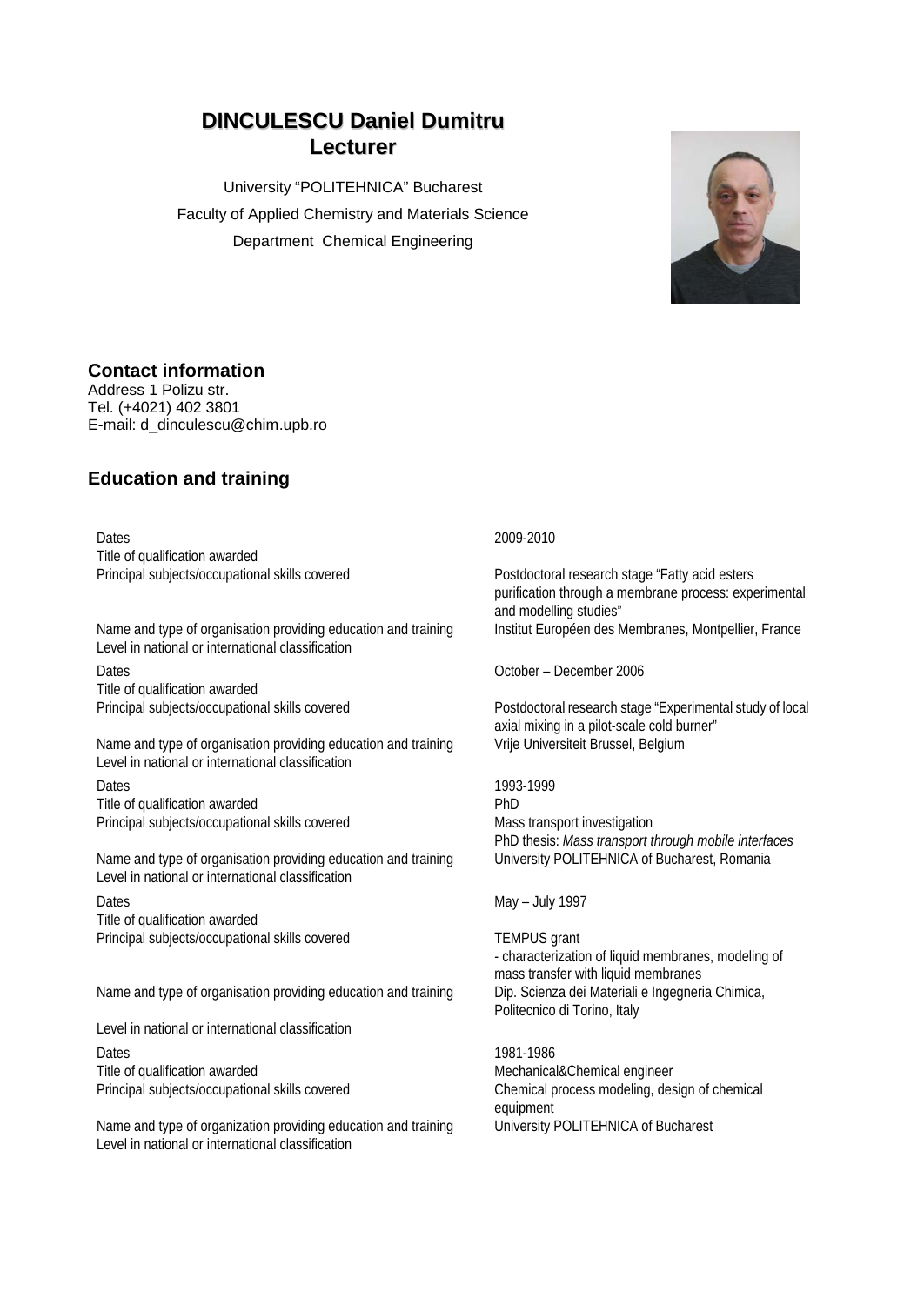## **Professional experience**

| Dates                                | September 1991 onwards                                  |
|--------------------------------------|---------------------------------------------------------|
| Occupation or position held          | Teaching assistant (1991-1999), assistant professor     |
|                                      | (1999 onwards)                                          |
| Main activities and responsibilities | Courses, laboratories, seminars and research activities |
| Name and address of employer         | University POLITEHNICA of Bucharest, 313 Splaiul        |
|                                      | Independentei, 060042 Bucharest                         |
| Type of business or sector           | Higher Education/Research and development               |
| Dates                                | 1986-1991                                               |
| Occupation or position held          | Chemical engineer                                       |
| Main activities and responsibilities | Chemical production and equipments maintenance and      |
|                                      | design                                                  |
| Name and address of employer         | Victoria Factory, Targoviste, Dambovita County, Romania |
| Type of business or sector           | Industry                                                |

#### **Academic and research interests**

Separation processes, liquid membranes, solid membranes

### **Teaching activity**

|                                     | Se completeaza conform indicatiilor din tabel               |                                                     |                                                                   |                                                   |
|-------------------------------------|-------------------------------------------------------------|-----------------------------------------------------|-------------------------------------------------------------------|---------------------------------------------------|
| studii<br>Ciclu<br>(Master/licenta) | Denumire<br>specializare                                    | Cod disciplina<br>din<br>de<br>planul<br>invatamant | Titlu disciplina                                                  | Tip activitate<br>(curs/proiect/laborator<br>etc) |
| Licenta                             | Anul I                                                      | UPB.11.F.02.O.015                                   | Elemente de<br>mecanica si<br>inginerie<br>mecanica               | Curs/Seminar                                      |
| <i>Master</i>                       | Biocombustibili,<br>biorafinarii<br>si<br>tehnologii conexe | UPB.11S.09.O.0104                                   | Transfer de masă<br>în sisteme<br>polifazice                      | Curs/Seminar                                      |
| Master                              | Managementul<br>si<br>ingineria<br>afacerilor               | UPB.11.S.11.O.1604                                  | Managementul<br>riscurilor                                        | Curs/Seminar                                      |
| Licenta                             | IIPCB                                                       | UPB.11.S.06.O.521                                   | Evaluarea<br>riscului in<br>industria<br>chimica si<br>biochimica | Lucrari                                           |
| Licenta                             | IIPCB                                                       | UPB.11S.07.O.501                                    | Operații de<br>transfer de masă                                   | Proiect/Laborator                                 |
| Licenta                             | <b>CEPA</b>                                                 | UPB.11.T.03.O.204                                   | Operatii unitare<br>in<br>ind.alimentara 1                        | Lucrari                                           |
| Licenta                             | <b>CEPA</b>                                                 | UPB.11.T.04.O.211                                   | Operatii unitare<br>in<br>ind.alimentara 2                        | Lucrari/Proiect                                   |

## **Publication (selective):**

#### *Articles*

D. Dinculescu, A. Guzun-Stoica, T. Dobre, O. Floarea *Experimental investigation of citric acid reactive extraction with solvent recycling,* 2000, Bioprocess Engineering, 22(6), pg. 529-531

Daniel Dinculescu, Vasile Lavric, *Recycled liquid membranes use for oxalic acid recovery. Mathematical model and functional optimization*, 17th European Symposium on Computer Aided Process Engineering – ESCAPE17, 27-30 May 2007, Bucharest (publicată în 17th European Symposium on Computer Aided Process Engineering - ESCAPE 17 (Eds. V. Pleşu and P.Ş. Agachi), Computer-Aided Chemical Engineering, vol. 24, p. 201 - 206, Elsevier, 2007